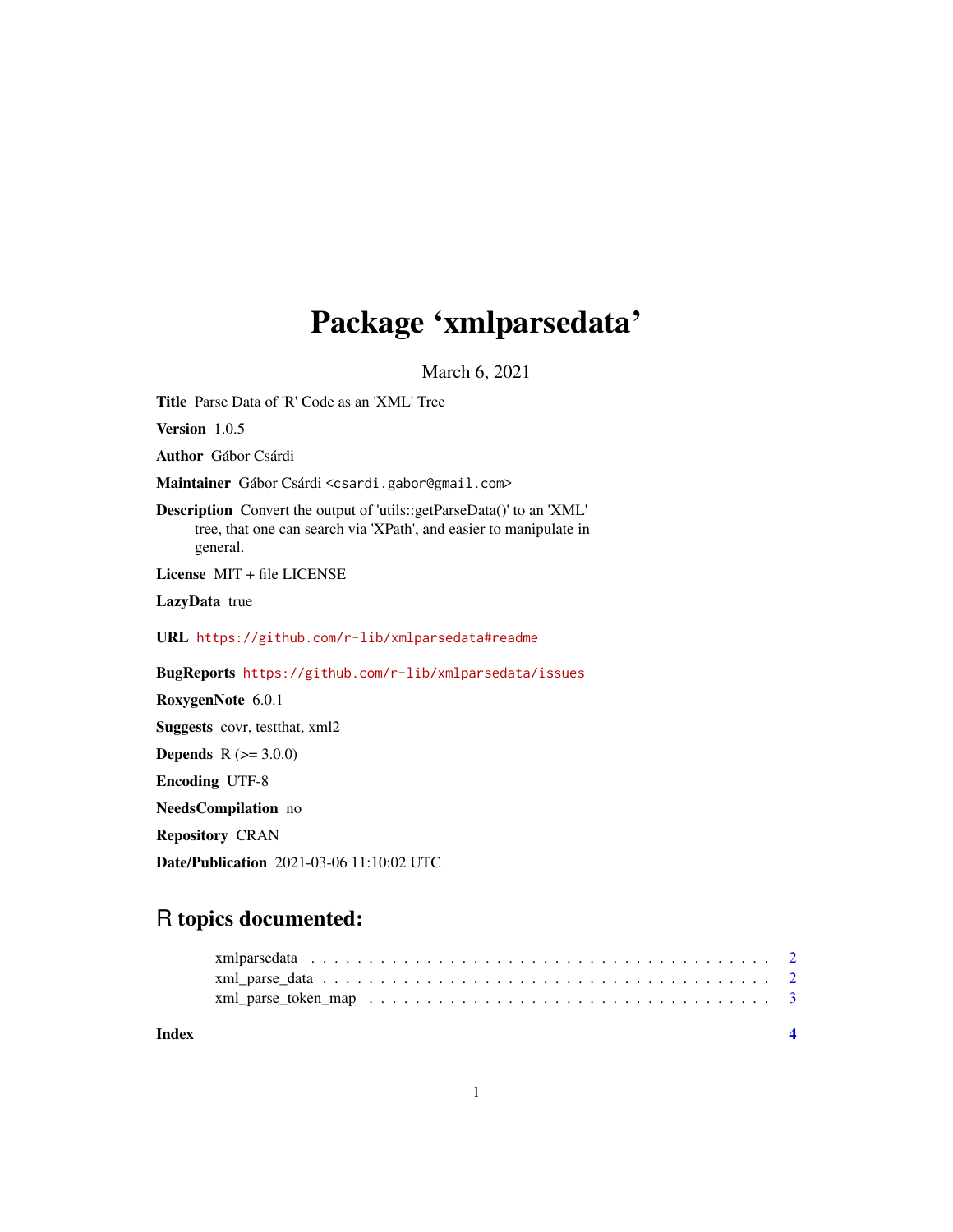<span id="page-1-0"></span>

#### Description

Convert the output of 'utils::getParseData()' to an 'XML' tree, that is searchable and easier to manipulate in general.

<span id="page-1-1"></span>xml\_parse\_data *Convert R parse data to XML*

#### **Description**

In recent R versions the parser can attach source code location information to the parsed expressions. This information is often useful for static analysis, e.g. code linting. It can be accessed via the [getParseData](#page-0-0) function.

#### Usage

 $xml\_parse\_data(x, includeText = NA, pretty = FALSE)$ 

#### Arguments

| $\mathbf{x}$ | an expression returned from parse, or a function or other object with source<br>reference information                          |
|--------------|--------------------------------------------------------------------------------------------------------------------------------|
| includeText  | logical; whether to include the text of parsed items in the result                                                             |
| pretty       | Whether to pretty-indent the XML output. It has a small overhead which prob-<br>ably only matters for very large source files. |

#### Details

xml\_parse\_data converts this information to an XML tree. The R parser's token names are preserved in the XML as much as possible, but some of them are not valid XML tag names, so they are renamed, see the [xml\\_parse\\_token\\_map](#page-2-1) vector for the mapping.

The top XML tag is  $\langle \text{expr} \rangle$ , which is a list of expressions, each expression is an  $\langle \text{expr} \rangle$  tag. Each tag has attributes that define the location: line1, col1, line2, col2. These are from the [getParseData](#page-0-0) data frame column names.

See an example below. See also the README at [https://github.com/r-lib/xmlparsedata#](https://github.com/r-lib/xmlparsedata#readme) [readme](https://github.com/r-lib/xmlparsedata#readme) for examples on how to search the XML tree with the xml2 package and XPath expressions.

Note that 'xml\_parse\_data()' silently drops all control characters  $(0x01-0x1f)$  from the input, except horizontal tab  $(0x09)$  and newline  $(0x0a)$ , because they are invalid in XML 1.0.

#### Value

An XML string representing the parse data. See details below.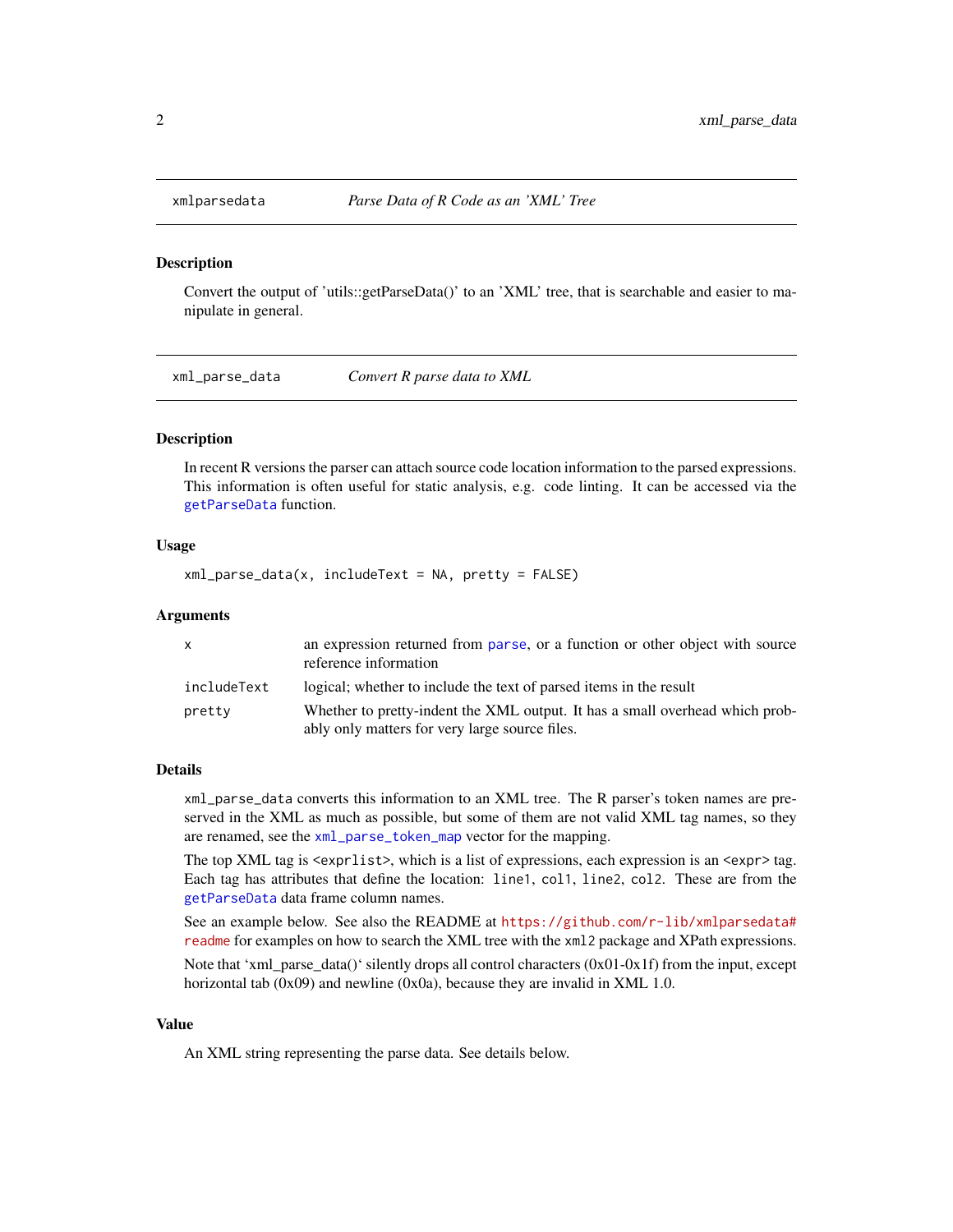#### <span id="page-2-0"></span>xml\_parse\_token\_map 3

#### See Also

[xml\\_parse\\_token\\_map](#page-2-1) for the token names. <https://github.com/r-lib/xmlparsedata#readme> for more information and use cases.

#### Examples

```
code <- "function(a = 1, b = 2) {\n a + b\n}\n"
expr <- parse(text = code, keep.source = TRUE)
# The base R way:
getParseData(expr)
cat(xml_parse_data(expr, pretty = TRUE))
```
<span id="page-2-1"></span>xml\_parse\_token\_map *Map token names of the R parser to token names in* [xml\\_parse\\_data](#page-1-1)

#### Description

Some of the R token names are not valid XML tag names, so [xml\\_parse\\_data](#page-1-1) needs to replace them to create a valid XML file.

#### Usage

```
xml_parse_token_map
```
#### Format

An object of class character of length 20.

#### See Also

[xml\\_parse\\_data](#page-1-1)